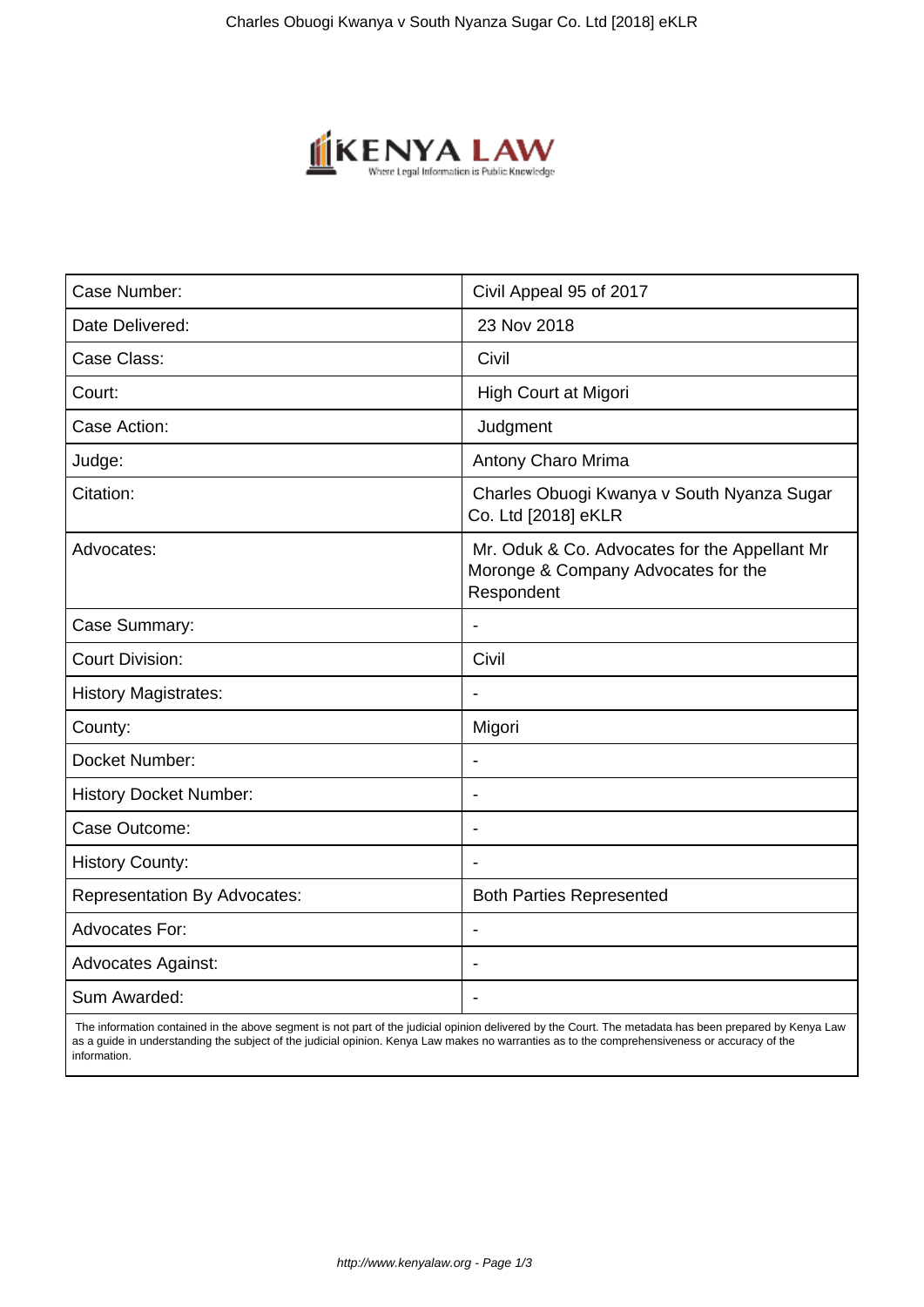# **REPUBLIC OF KENYA**

# **IN THE HIGH COURT OF KENYA AT MIGORI**

# **CIVIL APPEAL NO. 95 OF 2017**

**CHARLES OBUOGI KWANYA........................................................................................APPELLANT**

#### **VERSUS**

**SOUTH NYANZA SUGAR CO. LTD......................................................................RESPONDENT**

*(Being an appeal from the judgment and decree by Hon. Kamau, C.M., Resident Magistrate in Rongo Senior Resident Magistrate's Civil Suit No. 88 of 2014 delivered on 19/09/2017).*

# **JUDGMENT**

1. Only one issue is for determination in this appeal. It is whether the learned trial court erred in not awarding damages for the first and second ratoon crops.

2. There is no cross-appeal against the judgment. The Appellant submitted that the trial court having found that the Respondent herein was in breach of the contract, then it was bound to award damages for the two ratoon crops in accordance with the contract entered to by the parties on 29/08/2007 which the court upheld its validity.

3. As the first appellate Court it is now well settled that the role of this court is to revisit the evidence on record, evaluate it and reach its own conclusion in the matter. (See the case of **Selle & Ano. vs. Associated Motor Boat Co. Ltd (1968) EA 123**). This court nevertheless appreciates that an appellate Court will not ordinarily interfere with findings of fact by the trial Court unless they were based on no evidence at all, or on a misapprehension of it or the Court is shown demonstrably to have acted on wrong principles in reaching the findings. This was the holding in **Mwanasokoni – versus- Kenya Bus Service Ltd. (1982-88) 1 KAR 278** and **Kiruga –versus- Kiruga & Another (1988) KLR 348).**

4. I have carefully and keenly read and understood the proceedings and the judgment of the trial court as well as the grounds and the parties' submissions on appeal. I have previously dealt with the issue in this appeal at length in **Migori High Court Civil Appeal No. 92 of 2015 James Maranya vs. South Nyanza Sugar Company Limited (2017) eKLR** where on the guidance of the decision of the Court of Appeal at Kisumu in **Civil Appeal No. 278 of 2010 John Richard Okuku Oloo vs. South Nyanza Sugar Co. Ltd (2013) eKLR** I found that in a contract similar to the one in this matter a farmer is not only entitled to the value of the proceeds from the plant crop, but also from the ratoon crops. However, it all depends on how a party tailored its pleading.

5. In this case the Appellant pleaded in paragraph 7 of the Plaint that he lost a total sum of Kshs. 607,500/= worth of sugar cane for the plant crop, first ratoon crop and the second ratoon crop. He then prayed for damages for the breach. The contract was clear on the duration and the expected yields. The Appellant was to earn from the plant crop and two ratoon crops and as such he was entitled to such compensation. The trial court therefore erred in not awarding the Appellant the expected proceeds from the two ratoon crops.

6. On the expected yield for the ratoon crops, the Appellant relied on a document he claimed to be the Respondent's Sugar Cane Productivity Schedule. The Respondent availed its Cane Yields in Out growers Schedule. I have considered the twin documents on record and opt to be guided by the Respondent's Sugar Cane Productivity Schedule. I decline to be guided by the document produced by the Appellant since it does not disclose its source and it contains the alleged schedules just on a plain paper. As such its contents cannot be verified.

7. According to the foregone Schedule the expected yields for the ratoons in Kakmasia Location within Migori County was 48.76 tons per hectare. Likewise, there is no contention on the size of the land and the then prevailing cane prices. The Appellant was hence entitled to judgment for the two ratoon crops at Kshs. 146,280/= thereby bringing the total compensation to Kshs.